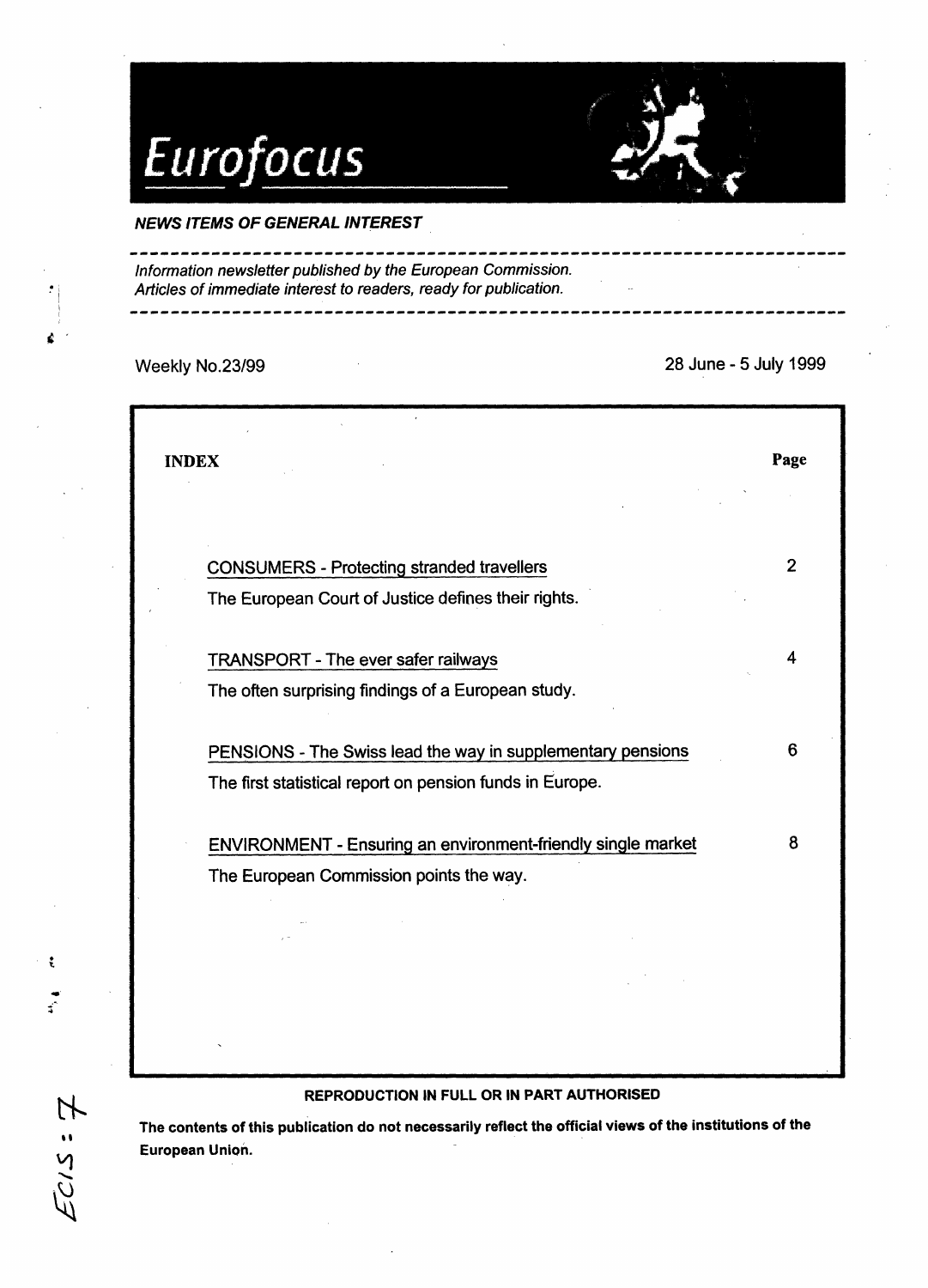## **CONSUMERS: Protecting stranded travellers The European Court of Justice defines their rights.**

Hermann Hofmeister lives in Linz, Austria. In early 1995 he booked a trip which had been promoted the previous November by his daily paper, the Neue Kronenzeitung. The trip was called off, unfortunately, because the newspaper and the organizers, Arena-Ciub-Reisen, had overreached themselves. Mr. Hofmeister was unable to recover his deposit, but the European Court of Justice, to which the matter was referred, held that a 1990 European Union (EU) directive gave him the right to recover the full amount.

The directive in guestion seeks to protect people who book package holidays, in the event that the organizers fail to keep their promises. This came into force in Austria when it joined the EU on 1 January 1995.

However, applying the directive to the case of Mr. Hofmeister and other subscribers to the Neue Kronenzeitung presented difficulties. The offer by the newspaper, which was contained in a letter sent to its subscribers, consisted of trips by air to any one four European cities, and included a stay of several days in an hotel and guided visits. Subscribers had to pay airport taxes only, although they were charged a supplement if they travelled alone. If they were accompanied by another person, the latter had to pay a sum mentioned in the advertisement. Payment had to be made at the time of reservation.

However, the offer proved so attractive that Arena-Club-Reisen, the organizers, found themselves unable to meet the demand either in practical or financial terms and were forced to cancel the trips and file for bankruptcy.

Those who had booked trips, on the basis of the advance publicity, asked to be reimbursed. Those who had made reservations before the end of 1994 were refused, given that the Austrian law implementing the European directive only came into force on 1 January 1995. What is more, the Austrian law only covered package holidays starting on 1 May 1995 at the earliest.

#### X/905/99

... / ...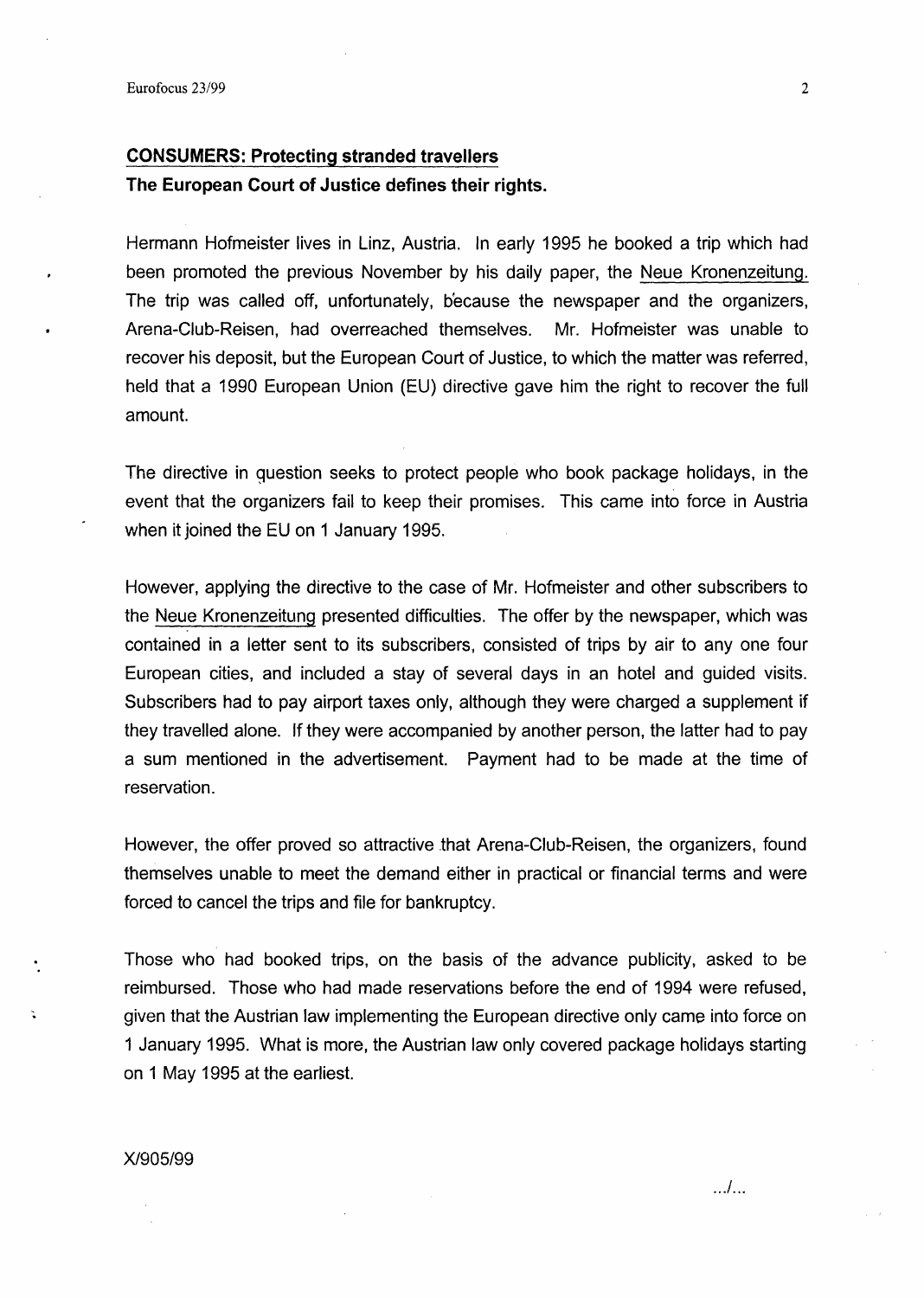Of those who had booked in 1995, and started legal proceedings, two had their right to reimbursement recognized by the court, but were not reimbursed; their trips were to have taken place before May 1. Three others, who should have left after May 1, recovered only a quarter of their deposit: Arena-Ciub-Reisen's bank guarantee was insufficient to meet all demands. The guarantee was in keeping, however, with the Austrian law implementing the EU directive.

The unfortunate subscribers therefore brought an action against the Austrian state before the regional court at Linz. They maintained that the Austrian law in question did not respect the EU directive. The judges turned to their colleagues at the European Court of Justice for guidance.

The European Court felt that the EU directive clearly applied to the specific case of these promotional trips planned by the daily Neue Kronenzeitung. It held that there was no reason to exclude from the protection of the law trips with departure dates prior to 1 May 1995.

Turning to the substance of the case, the Court held that the guarantee,. amounting to 5% of turnover, which the organizers were required to provide under Austrian law, in order to enable them to meet their obligations to their consumers, was inadequate. The European Court stressed that the directive protects buyers against all the risks which a bankruptcy or other unforeseen event entails for a travel agency. Finally, it held that the imprudence of the organizers of the trips did not relieve the Austrian state of its responsibility.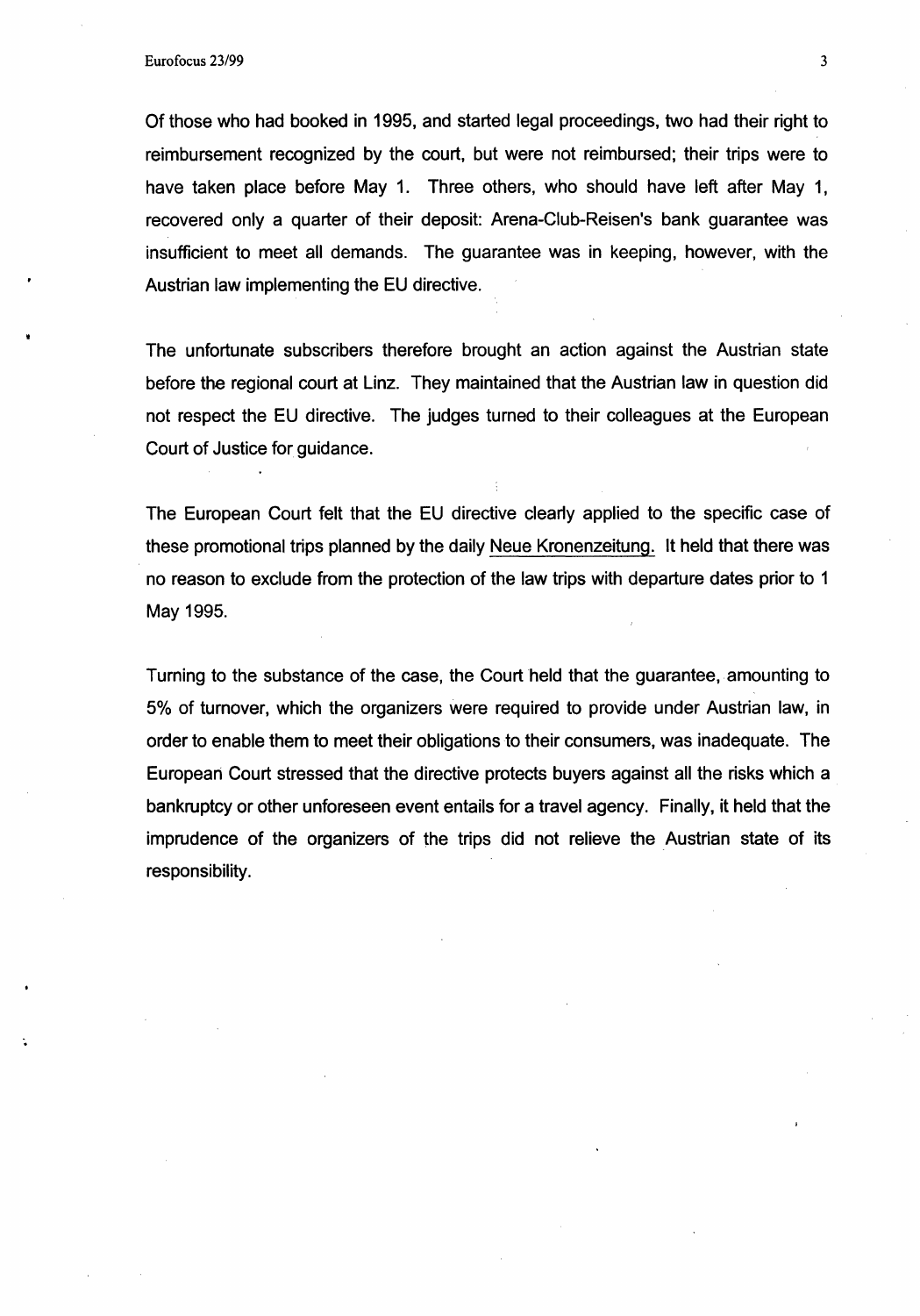#### **TRANSPORT: The ever safer railways**

### **The often surprising findings of a European study .** .

European railways are becoming increasingly safer; but the fatalities are among people who are neither passengers nor railway employees. This is one of the findings of a study carried out with the support of the European Commission and published recently by the European Transport Safety Council (ETSC).

Another ETSC study\* had already shown the train to be the safest means of transport in the 15-nation European Union. It is responsible for fewer fatalities with each passing year - 842 in 1996, as compared to 1,970 in 1970. However, those who die in railway accidents are mostly people who are neither passengers nor railway employees but pedestrians, cyclists and motorists whose car is hit by a train, usually at a level crossing. In some countries, people who commit suicide by throwing themselves in front of a moving train are also numbered among the accident victims.

This trend has risen with the years. By 1996 the number of passengers killed in accidents had fallen to a quarter of what it was in 1970, despite the sharp increase in the, number of railway passengers. Even while fatalities involving railway employees fell to one-seventh of the 1970 figure, those involving pedestrians and others fell by less than half.

Another surprising finding: most fatal accidents are not the ones that make the headlines - derailments and collisions - but such "minor" accidents as when a passenger falls off the platform or when workmen repairing the line are hit by a passing train.

Thanks to technical progress, it has been possible to reduce or eliminate many of the causes of railway accidents. The automatic train protection system (ATP), for example, estimates the maximum speed at which a train can safely navigate the stretch of track it finds itself on. It compares this speed with the speed at which the train is actually running. If the train is going too fast the ATP system automatically slows it down, thus protecting the passengers against any possible errors on the part of the driver.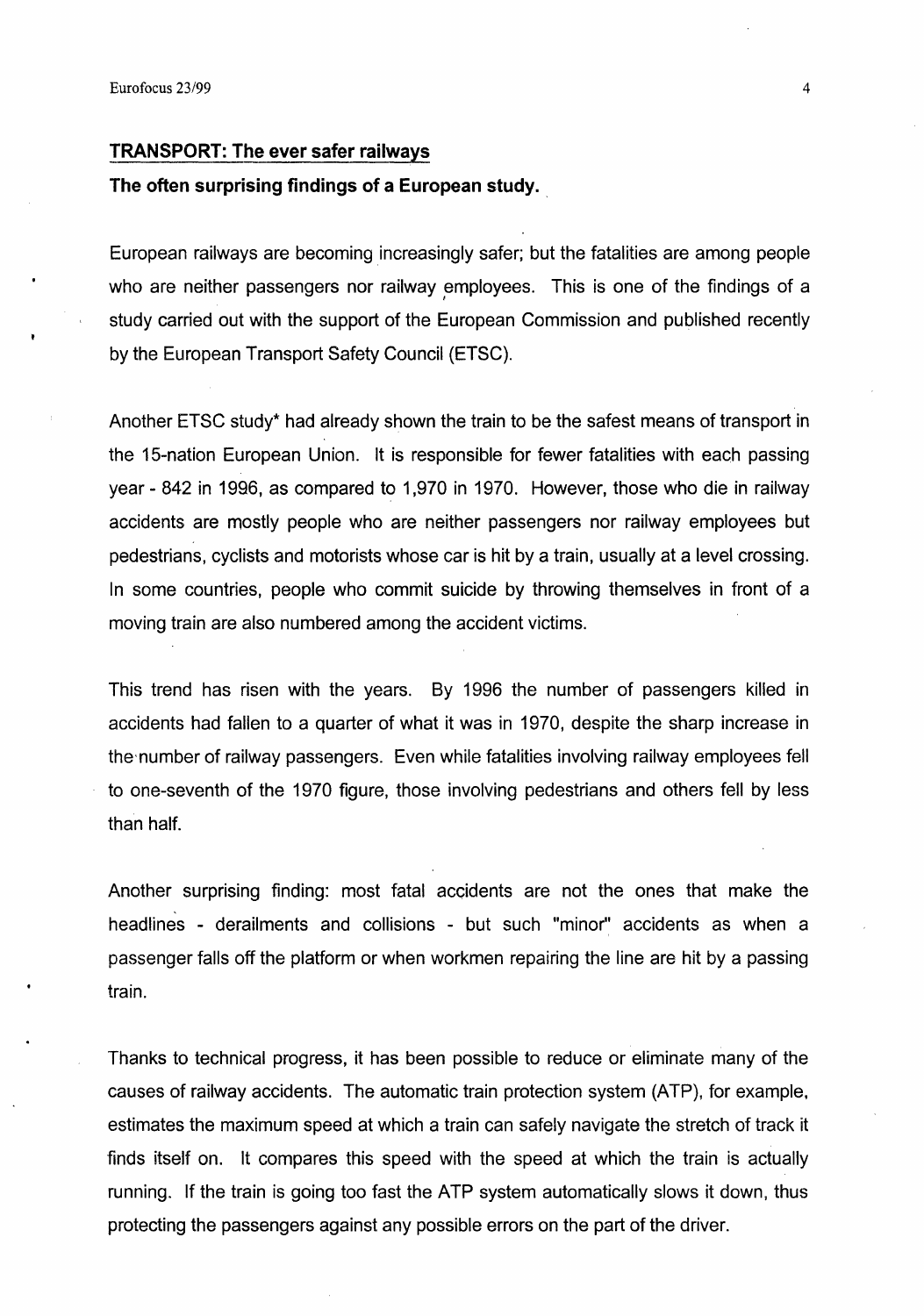Several EU 'countries have had the ATP system installed on their trains; they include the Netherlands and Sweden. Others, such as Italy, have started to do so. However, a number of countries, including the UK, have decided not to install the system on ordinary trains, given its very high cost. On the other hand most railway lines which have been specially built to carry high-speed trains, including those running through the Channel tunnel, have been fitted with the ATP system. For the ETSC, ATP systems which are compatible at the European level should be introduced.

Level crossings present numerous safety problems. Each European country has its own rules, designed to ensure that they operate as effectively as possible. The best solution would be to replace all level crossings with bridges or subways, according to the ETSC study. Several countries - Italy, the Netherlands and Sweden in particular have embarked on long-term plans for the gradual elimination of all level crossings. while the new high-speed lines are generally free of them.

The doors on some of the older railway coaches are another source of accidents, as they can open while the train is in motion. Indeed, it is the main cause of fatal accidents on railways in the UK. Here, as in Finland, it is planned to introduce automatic doors, which open only when the train is at a standstill. The study also calls for improved means of communication.

The ETSC notes that European statistics on train safety need to be improved as regards coverage and reliability. The report stresses that the current reorganization of European railways, which involves separating the management of the rail network from the operation of trains, could put safety at risk in some cases. It is very important, therefore, that the rules state clearly just where responsibility for safety lies.

\* See Eurofocus 22/99.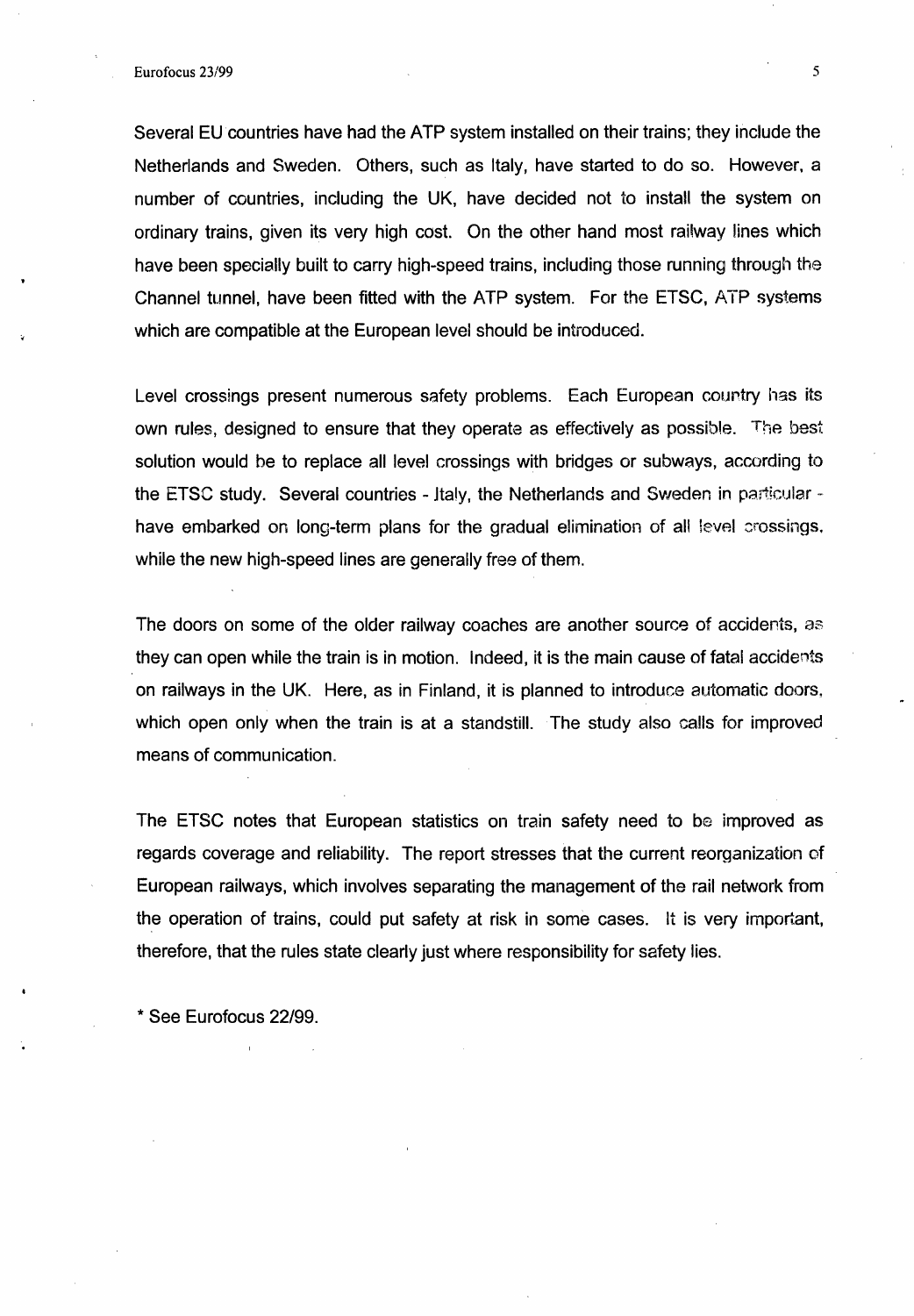# PENSIONS: The Swiss lead the way in supplementary pensions The first statistical report on pension funds in Europe.

How can you make sure you'll have a decent income when you retire? This is the question to which a growing number of people must find an answer, given the ageing of the European population. State retirement pensions no longer fill the bill. Hence the growing importance of supplementary pensions, of which the two main forms are (1) personal pension plans, drawn up by life assurance companies, for example and (2) occupational . schemes, organized at the level of a company or an industry and managed as a rule by employers and unions.

The Swiss are well in the lead when it comes to these occupational or independent schemes, according to a report which looks at the situation in the European Union and three neighbouring countries- Switzerland, Norway and Iceland.

The report, published by Eurostat, the EU's statistical office, in mid-June, shows that the Swiss paid the equivalent of more than EUR 21 billion<sup>\*</sup> into these occupational pension funds in 1997. This was far more than any EU country, and was all the more remarkable, in view of the fact that the population of Switzerland is smaller than that of most EU countries. Among EU countries, the UK led with EUR 19.4 billion, and was followed by Germany, the Netherlands, Spain, Italy, Austria, Sweden and Denmark. Neither France nor Finland have pension funds of this type, and there are no comparable figures for the other EU countries.

Switzerland also holds the record for contributions per pension fund subscriber, with EUR 6,714 in 1997. Denmark and Austria were next, with more than EUR 4,500. Switzerland was also in the lead as regards the pensions received by retired fund members, each of whom received the substantial sum of more than EUR 27,000 in a year.

Iceland was in the lead in terms of the percentage of the population covered by occupational pension funds, with  $51\%$ , followed by Switzerland  $(44.4\%)$ . In all EU countries the percentage of those covered was below 10%, with the exception of the Netherlands (29.5%).

6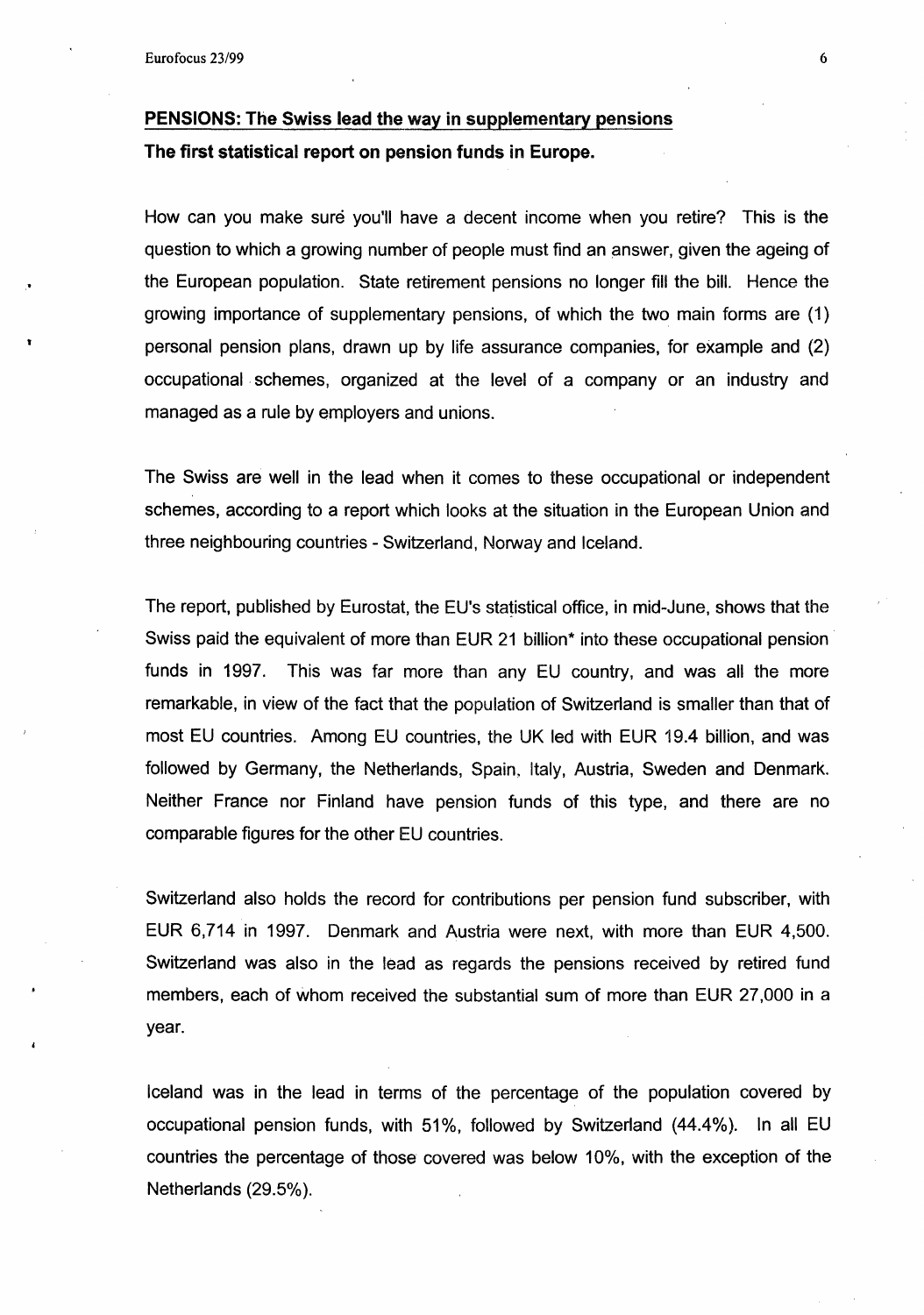Employer-managed pension funds would seem to be the most developed in Germany; which has over 39,000 of them. They are also to be found in Spain and Finland.

The Eurostat report stresses that supplementary pension schemes differ greatly from one country to another, making comparisons difficult, all the more so as there is no legislation in the matter in the EU.

The differences between the various national schemes present increasingly thorny problems for two basic reasons. One is that many more Europeans will be working in other EU countries than their own, and they would like to be able to provide for their retirement in the best possible way. The other reason is that pension funds are very big investors, and they and their members would benefit if they were able to operate on a Europe-wide scale. The European Commission has already put forward suggestions for improving the situation\*\*.

 $*$  1 EUR = UK £0.65 or IR £0.79.

\*\*See Eurofocus No. 19/99

# **ENVIRONMENT: Ensuring an environment-friendly single market The European Commission points the way.**

Will more and more of the items on sale in our shops and supermarkets display the ecological label, with its small flowers, made up of 12 gold stars, which alerts shoppers to environment-friendly products? Will organizations which seek to protect the environment be asked to help prepare European technical standards? These, in any case, are just two of the numerous suggests which the European Commission put forward recently in a paper devoted to ways of ensuring both the smooth operation of the European single market and effective environmental protection.

. .. / ...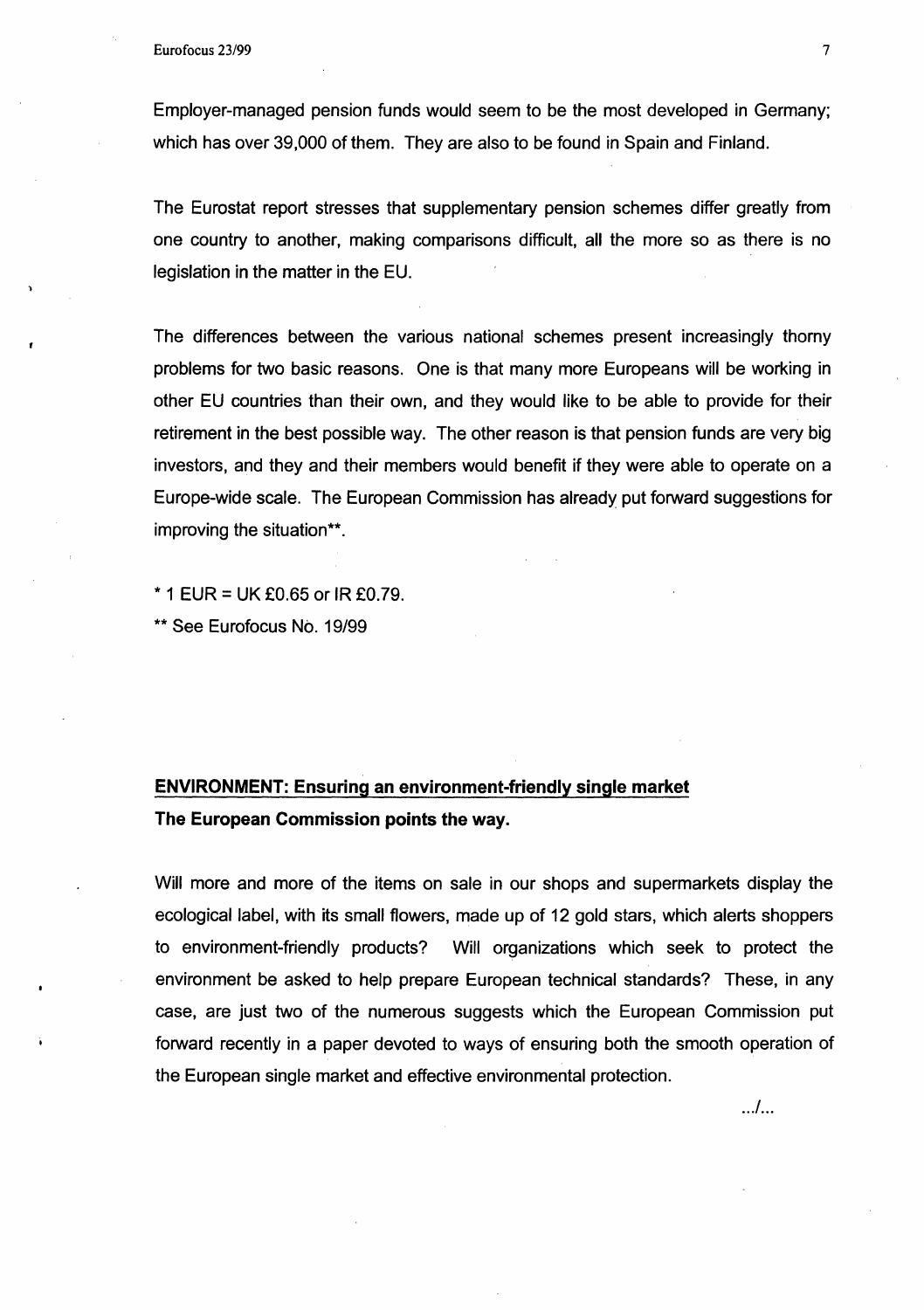The European Union (EU) has benefitted, for several years now, from a single market, which has enabled its citizens to live and work in whichever member state they choose, and allowed companies to establish themselves and sell their goods and services throughout this frontier-free area. The European market has created some 900,000 jobs which would not have existed otherwise. It has brought inflation down to levels which would not have been possible otherwise, and created additional wealth.

But we also want to breathe clean air, eat food which is risk-free, swim in clean water and, if possible, not waste the resources our children will need tomorrow.

The single market and environmental protection can go hand in hand, and the EU must develop them together: this is the essence of the European Commission's paper. The EU has already adopted "green" rules in parallel with the opening of its single market. It already allows governments, under certain conditions, to take measures to protect the albeit environment at home in areas which have a European dimension. But it is necessary to do more at a time when the Amsterdam Treaty, in force since May 1, gives the EU greater powers in environmental matters.

The European Commission already has a database covering the ecological taxes and duties applied in the member states. Updating it would make it possible to find out exactly where we stand in these matters in the EU as a whole. These taxes implement one of the main principles of the EU's environmental policy - that the polluter pays. The company, organism or individual responsible for polluting the environment must be held financially responsible. But these taxes must be compatible with EU rules; for example, they must not promote the products of one country at the expense of products from other countries.

At the technical level, the numerous national standards are designed to further environmental protection. Alongside these however, there are also European "ecological" standards. Among those in preparation is a standard for packaging and packaging waste. The European Standards Committee, the main EU body for the drafting of standards, has already taken the initiative both to inform and advise those who prepare these standards on their environmental aspects. . . ./ ...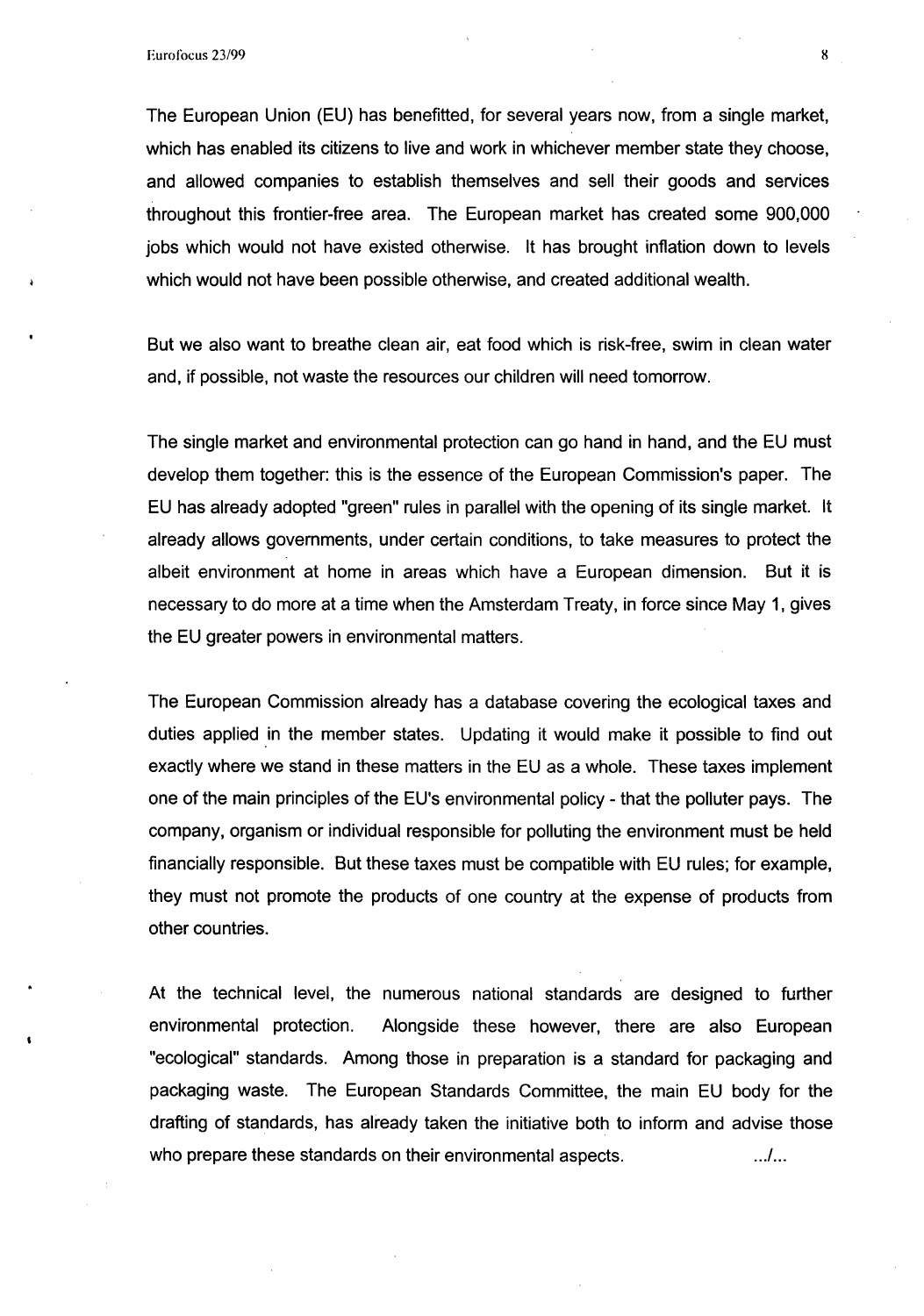Since 1992 there has been a European ecological label, which allows consumers to chose environment-friendly articles in the case of certain categories of products. More than 200 products in all have been awarded the label so far. There are also national ecological labels, created by the authorities as well as by private bodies, such as manufacturers' associations, for example. The EU already cooperates with national *1*  authorities in this area. The Commission's paper envisages an increased role for the EU's own label.

The paper notes that the creation of the single market has had a favourable impact on one of the sectors with the highest pollution levels - transport. Now that the lorries of the 15 member states can move freely within the European area, fewer of them now travel empty. There would be a comparable effect on the railways, once they develop a European dimension.

National and regional authorities, for their part, can adopt measures of their own in the absence of a European law, provided that these measures do not hamper the operation of the single market in a manner disproportionate to the environmental objectives to be attained. Three of Germany's federal states have banned the use of aluminium in window and door frames for houses, for example, and the EU has accepted this measure. The European Court of Justice ruled, however, that a Danish measure requiring that most beer and soft drink bottles be fit for recycling was disproportionate.

Please contact us by fax or e-mail if you would like copies of the documents used in the preparation of Eurofocus articles.

#### Mailed from Brussels X

Rue de Ia Loi 200 Wetstraat• VM-2 5/55• S-1049 Brussels • Belgium • Tel.: +32-2-296.01.80 • Fax: +32-2-296.95.92 email: eurofocus@dg10.cec.be